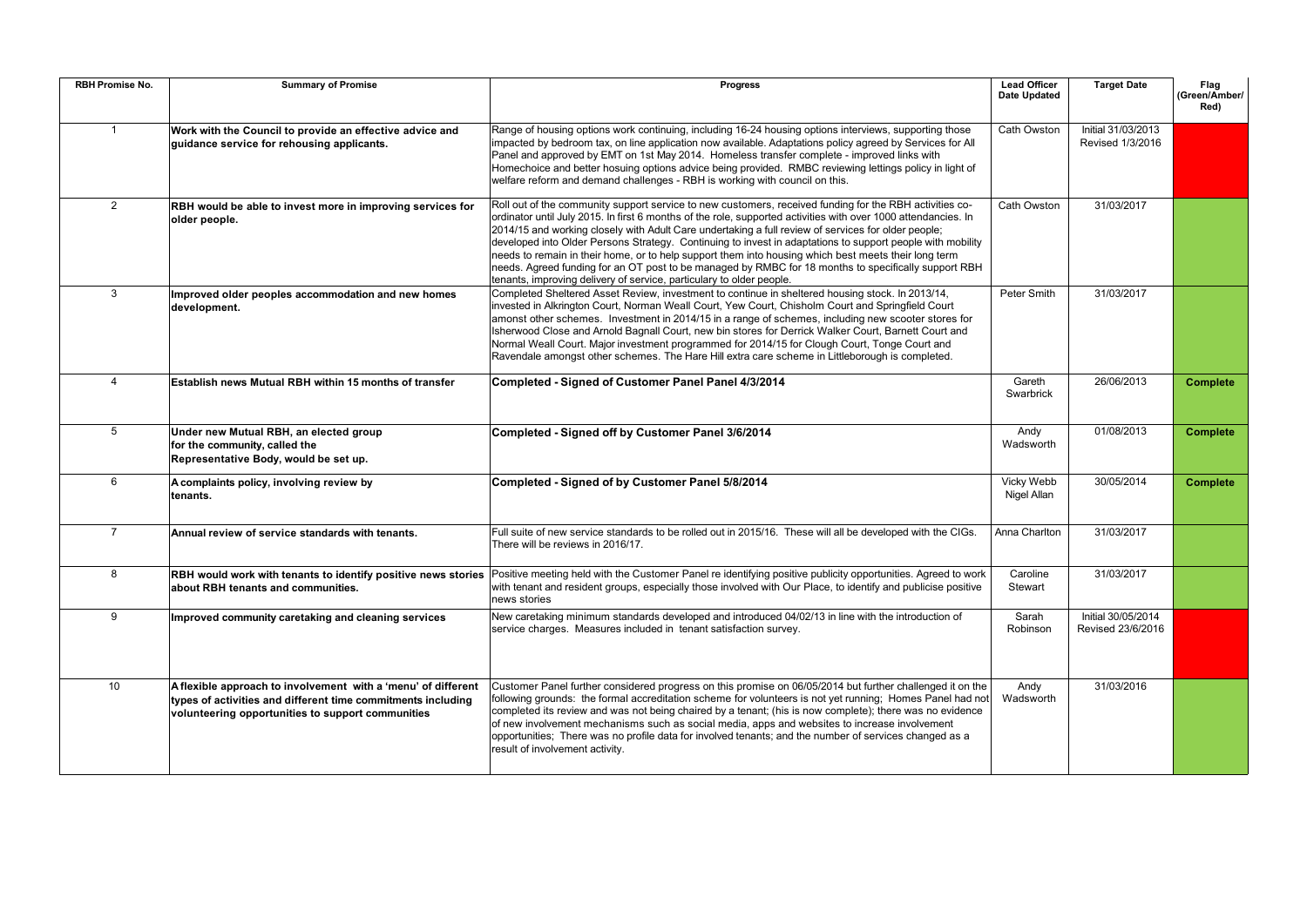| <b>RBH Promise No.</b> | <b>Summary of Promise</b>                                                               | <b>Progress</b>                                                                                                                                                                                                                                                                                                                                                                                                                                                                                                                                                                                                                                                                                | <b>Lead Officer</b><br>Date Updated | <b>Target Date</b>                      | Flag<br>(Green/Amber/<br>Red) |
|------------------------|-----------------------------------------------------------------------------------------|------------------------------------------------------------------------------------------------------------------------------------------------------------------------------------------------------------------------------------------------------------------------------------------------------------------------------------------------------------------------------------------------------------------------------------------------------------------------------------------------------------------------------------------------------------------------------------------------------------------------------------------------------------------------------------------------|-------------------------------------|-----------------------------------------|-------------------------------|
| 11                     | <b>RBH</b> to discuss with the Tenant Panel<br>$\,$ how it sees its role in the future. | Completed - Signed off by Customer Panel 14/01/2014.                                                                                                                                                                                                                                                                                                                                                                                                                                                                                                                                                                                                                                           | Vicki Webb                          | 30/01/2014                              | <b>Completed</b>              |
| 12                     | Work with tenants to agree a new Neighbourhood Quality<br>Standard (NQS).               | New NQS process introduced in January 2014 to capture standards relating to caretaking and GM.<br>Communities panel overseen agreement of performance measures with the GM service provider.<br>Neighbourhood panels to support monitoring on a more local level, linking in with Our Place. Our Place<br>neighbourhood action planning is now in its third year. The action planning begins with a profile which<br>evidences neighbourhood performance. This is used to engage the local community in discussion about<br>their neighbourhood and what it feels like to live there, what the issues are for them and what they think<br>needs doing in the area to change it for the better. | Sarah<br>Robinson                   | Initial 31/03/2015<br>Revised 22/3/2016 |                               |
| 13                     | Look at ways to respond faster to environmental issues and<br>problem areas             | Work on-going with the Council to work more closely around environmental management and Grounds<br>Maintenance issues.                                                                                                                                                                                                                                                                                                                                                                                                                                                                                                                                                                         | Sarah<br>Robinson                   | Initial 30/09/2014<br>Revised 26/9/2016 |                               |
| 14                     | Work more widely with Groundwork to tackle poorly<br>∣maintained estate areas.          | Working with Groundwork to try and lever in additional external funding to deliver actions identified by<br>Neighbourhood Action Plan process. Bid made for funding for Greave estate but was unsuccessful.<br>Regular meetings set up with Groundwork to explore partnership working opportunities in more detail - next<br>meeting scheduled for beginning of June.                                                                                                                                                                                                                                                                                                                          | Sarah<br>Robinson                   | Initial 30/06/2014<br>Revised 26/9/2016 |                               |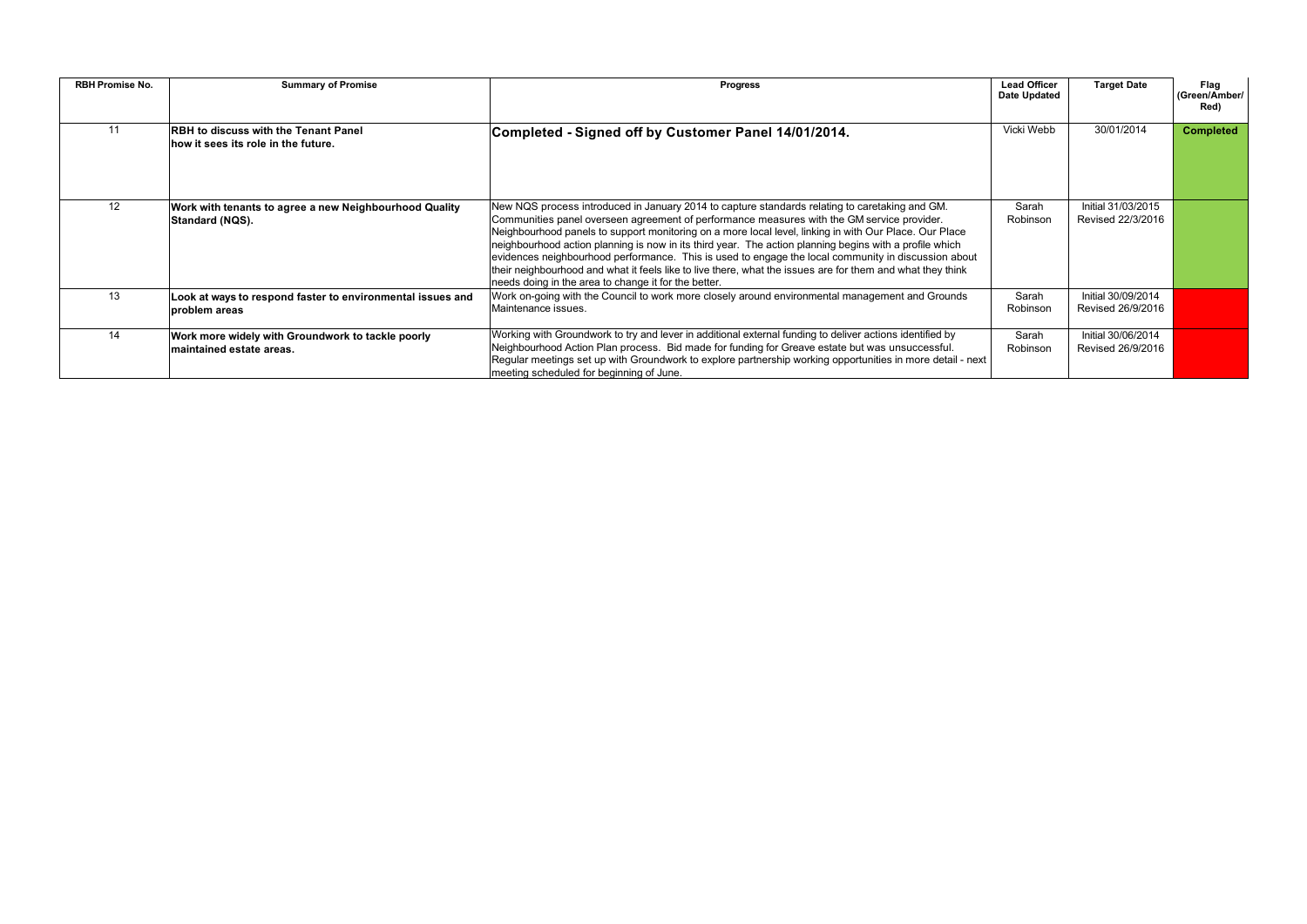| <b>RBH Promise No.</b> | <b>Summary of Promise</b>                                                                                                                                                                                                       | <b>Progress</b>                                                                                                                                                                                                                                                                                                                                                                                                                                                                                                                                                                                                                                                                                                                                                                                                                                                                                                                      | <b>Lead Officer</b><br><b>Date Updated</b> | <b>Target Date</b>                      | Flag<br>(Green/Amber/<br>Red) |
|------------------------|---------------------------------------------------------------------------------------------------------------------------------------------------------------------------------------------------------------------------------|--------------------------------------------------------------------------------------------------------------------------------------------------------------------------------------------------------------------------------------------------------------------------------------------------------------------------------------------------------------------------------------------------------------------------------------------------------------------------------------------------------------------------------------------------------------------------------------------------------------------------------------------------------------------------------------------------------------------------------------------------------------------------------------------------------------------------------------------------------------------------------------------------------------------------------------|--------------------------------------------|-----------------------------------------|-------------------------------|
| 15                     | Involvement of tenants in paid work and volunteering to be a<br>central aim of RBH Employment Strategy.                                                                                                                         | Collation of numbers of local people employed on RBH Investment Programme activity a reporting<br>requirement of all contracting organisations engaged by RBH. The commitment to the employment of local<br>labour and trainees remains a clear focus for the delivery of the investment programme. On-going<br>programme of volunteer placement within RBH continues. In excess of 75% of our volunteers have<br>managed to obtain full time employment. Requires formal sign off by Customer Panel.                                                                                                                                                                                                                                                                                                                                                                                                                                | <b>Clare Tostevin</b>                      | Initial 31/03/2013<br>Revised 26/9/2016 |                               |
| 16                     | Provide additional apprenticeships / traineeships/training for<br>local people.                                                                                                                                                 | Additional apprentice opportunities continue to be provided by RBH's partnership with ProcurePlus.<br>Additional detail included above.                                                                                                                                                                                                                                                                                                                                                                                                                                                                                                                                                                                                                                                                                                                                                                                              | <b>Clare Tostevin</b>                      | 31/03/2017                              |                               |
| 17                     | To separate out service charge costs from<br>rents to increase accountability following<br>consultation with tenants.                                                                                                           | Completed - Signed off by Customer Panel 04/03/14                                                                                                                                                                                                                                                                                                                                                                                                                                                                                                                                                                                                                                                                                                                                                                                                                                                                                    | lan Metcalfe                               | 31/03/2013                              | <b>Complete</b>               |
| 18                     | Only introduce new services for which a<br>charge is payable following consultation<br>with affected tenants.                                                                                                                   | Completed - Signed off by Customer Panel 04/03/14.                                                                                                                                                                                                                                                                                                                                                                                                                                                                                                                                                                                                                                                                                                                                                                                                                                                                                   | lan Metcalfe                               | 31/03/2017                              | <b>Complete</b>               |
| 19                     | <b>Improved Money Matters support.</b>                                                                                                                                                                                          | Completed - Signed off by Customer Panel 03/06/14.                                                                                                                                                                                                                                                                                                                                                                                                                                                                                                                                                                                                                                                                                                                                                                                                                                                                                   | Angela Havens                              | 31/03/2013                              | <b>Complete</b>               |
| 20                     | Further develop approach to tackling nuisance and ASB<br>ensuring that it is dealt with effectively.                                                                                                                            | Representation on panels such as the Case Intervention Group, Multi Agency Risk Assessment<br>Conference (DV related) and ASB Risk Assessment Conference (Victim Focused) continues to raise<br>RBH's profile within the Safer Communities Partnership and serves to strengthen our working relationships<br>with key partners such as Adult Care and Childrens' Services. The Enforcement Team is the organisations<br>link to the collocated Integrated Offender Management (IOM)team centred around preventative and<br>disruptive work with prolific offenders and we are now beginning discussions around further multi agency<br>collocation work as the borough's Partnership Enforcement Team comes into force. The service delivery<br>model for this team is one whereby partner agencies seek to utilise a range of powers which may sit<br>outside their own remit in order to address issues raised within the borough. | <b>Clare Tostevin</b>                      | Initial 31/03/2014<br>Revised 22/3/2016 |                               |
| 21                     | New tenancy agreement introduced                                                                                                                                                                                                | Completed - Signed off by Customer Panel 04/03/14.                                                                                                                                                                                                                                                                                                                                                                                                                                                                                                                                                                                                                                                                                                                                                                                                                                                                                   | Angela Havens                              | 31/03/2013                              | <b>Complete</b>               |
| 22                     | Invest in more advice, guidance and signposting for tenants<br>from its Employment Adviser giving them help to access<br>training or find work                                                                                  | Under the Lean service review all Income and Support Officers will work with tenants to support them into<br>work and training. The CAT deliver 3 workclubs a week to support RBH tenants to access back to work<br>services, support and guidance. These are on Kirkholt, Falinge and Freehold estates. RBH is also<br>represented on the Skills & Work Advisory Group.                                                                                                                                                                                                                                                                                                                                                                                                                                                                                                                                                             | Angela Havens                              | Initial 31/03/2014<br>Revised 1/3/2016  |                               |
| 23                     | Rent would continue to be protected and would move towards Year 5 promise, still on track as at 31/03/2015<br>target rent in the same way as others who have transferred<br>from the Council at the time of the stock transfer. |                                                                                                                                                                                                                                                                                                                                                                                                                                                                                                                                                                                                                                                                                                                                                                                                                                                                                                                                      | Angela Havens                              | 31/03/2017                              |                               |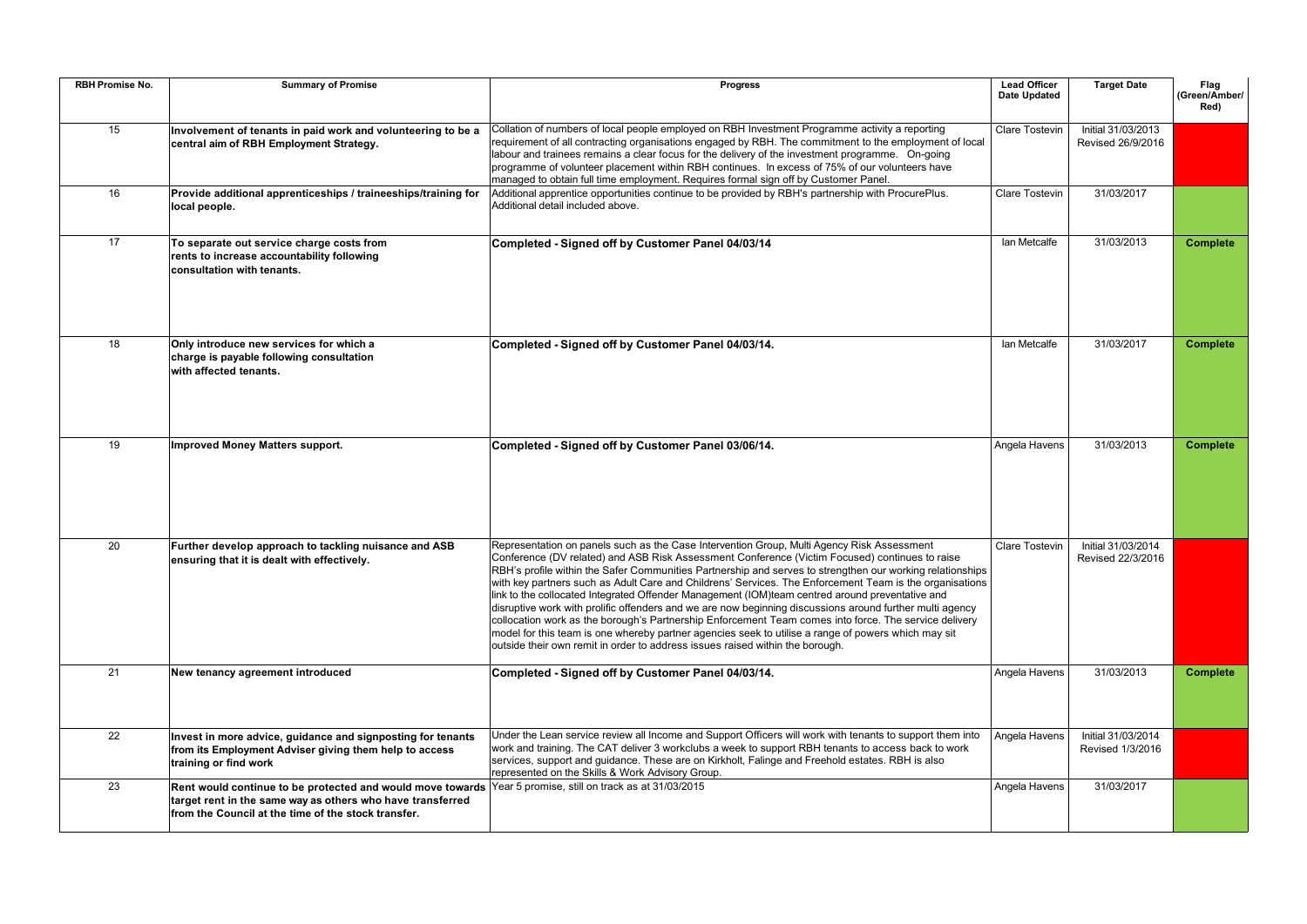| <b>RBH Promise No.</b> | <b>Summary of Promise</b>                                                                                                                                                                                                                                                                                                            | <b>Progress</b>                                                                                                                                                                                                                                                                                                                                                                                                                                                                          | <b>Lead Officer</b><br><b>Date Updated</b> | <b>Target Date</b>                       | Flag<br>(Green/Amber/<br>Red) |
|------------------------|--------------------------------------------------------------------------------------------------------------------------------------------------------------------------------------------------------------------------------------------------------------------------------------------------------------------------------------|------------------------------------------------------------------------------------------------------------------------------------------------------------------------------------------------------------------------------------------------------------------------------------------------------------------------------------------------------------------------------------------------------------------------------------------------------------------------------------------|--------------------------------------------|------------------------------------------|-------------------------------|
| 24                     | Rent increases would still be subject to the Governments rent Year 5 promise, still on track as at 31/03/2015<br>increase guidelines.                                                                                                                                                                                                |                                                                                                                                                                                                                                                                                                                                                                                                                                                                                          | Angela Havens                              | 31/03/2017                               |                               |
| 25                     | RBH would guarantee that for 5 years following the transfer<br>transferring tenants (excluding sheltered support services<br>charge) annual rents would not increase by more than<br>permitted under the current government policy. This would<br>include those who move home to amnother RBH property.                              | Year 5 promise, still on track as at 31/03/2015                                                                                                                                                                                                                                                                                                                                                                                                                                          | Gareth<br>Swarbrick                        | 31/03/2017                               |                               |
| 26                     | Regularly review ways in which tenants are able to pay their<br>rent by the most effective & efficient method. Any changes to<br>be introduced only after tenant consultation                                                                                                                                                        | Continuously montitored and reviewed. Paperless DD's implemented April 2014 Feasibility of MCU rent<br>direct accounts being considered. Decision still awaited as at 10/11/2014.                                                                                                                                                                                                                                                                                                        | Angela Havens                              | 31/03/2017                               |                               |
| 27                     | RBH will negotiate with the current contents insurance<br>provider in order to ensure tenants possessions remain<br>covered. When the contract comes up for renewal RBH will<br>Involve tenants in choosing an insurance company & consider<br>options for wider cover                                                               | Completed - Signed off by Customer Panel 06/08/13                                                                                                                                                                                                                                                                                                                                                                                                                                        | Angela Havens                              | 31/03/2013                               | <b>Complete</b>               |
| 28                     | Develop the pre-tenancy programme which would be offered<br>to new tenants                                                                                                                                                                                                                                                           | Completed - Signed off by Customer Panel 03/06/14                                                                                                                                                                                                                                                                                                                                                                                                                                        | Angela Havens                              | 31/03/2013                               | <b>Complete</b>               |
| 29                     | RBH, in consultation with tenants will consider whether to<br>continue to collect water charges as part of the rent, when the<br>existing contract with United Utilities comes to an end in<br>March 2015.                                                                                                                           | Completed - Signed off by Customer Panel 07/10/14                                                                                                                                                                                                                                                                                                                                                                                                                                        | Andy<br>Wadsworth                          | 30/09/2014                               | <b>Complete</b>               |
| 30                     | Encourage older tenants to use IT.                                                                                                                                                                                                                                                                                                   | A Digital Inclusion Working Group are currently investigating the possibility of providing Wi Fi in a scheme<br>on a pilot basis. However, there is little progress on this at present given the high costs involved. Six<br>schemes now have Broadband connected PCs in their communal areas as follows: Springvale 23<br>residents; Yew Court 32 residents; Thistleyfields 53 residents; Mountside View 30 residents; Norman<br>Weall Court 41 residents; Chisholm Court 41 residents; | Peter Smith                                | Initial 31/03/2015<br>Revised 14/12/2016 |                               |
| 31                     | Improved repairs response times:<br>Attend emergency (working hours) repairs within 2 hours and<br>make safe in 12 hours for severe problems<br>Attend within 24 hours to avoid serious health & safety<br>problems;<br>Complete urgent repairs within 3 working days;<br>Attend and complete routine repairs within 10 working days | The recommendations arising from Project Refit which relate to this promise of improving priority<br>timescales are currently scheduled for implementation between Jan - Mar 2015. it is expected that the<br>Homes Panel will sign of fthe proposed revised timescales in Autumn 2015.                                                                                                                                                                                                  | Vicki Webb                                 | Initial 31/03/2015<br>Revised 9/5/2016   |                               |
| 32                     | In the 5 years following transfer RBH will in total install: 6,900<br>double glazing, 6,000 external doors, 2,400 new or upgraded<br>bathrooms, 2,200 new or upgraded kitchens, 2,200 new or<br>upgraded central heating systems, 500 external<br>refurbishments, 6,500 environmental works                                          | Spend on the investment programme in first two years is £20M in 2012.13 and £29M in 2013.14. 2014/15<br>Investment Programme remains on target to deliver forecast expenditure and component replacement<br>outputs.                                                                                                                                                                                                                                                                     | <b>Clare Tostevin</b>                      | 31/03/2017                               |                               |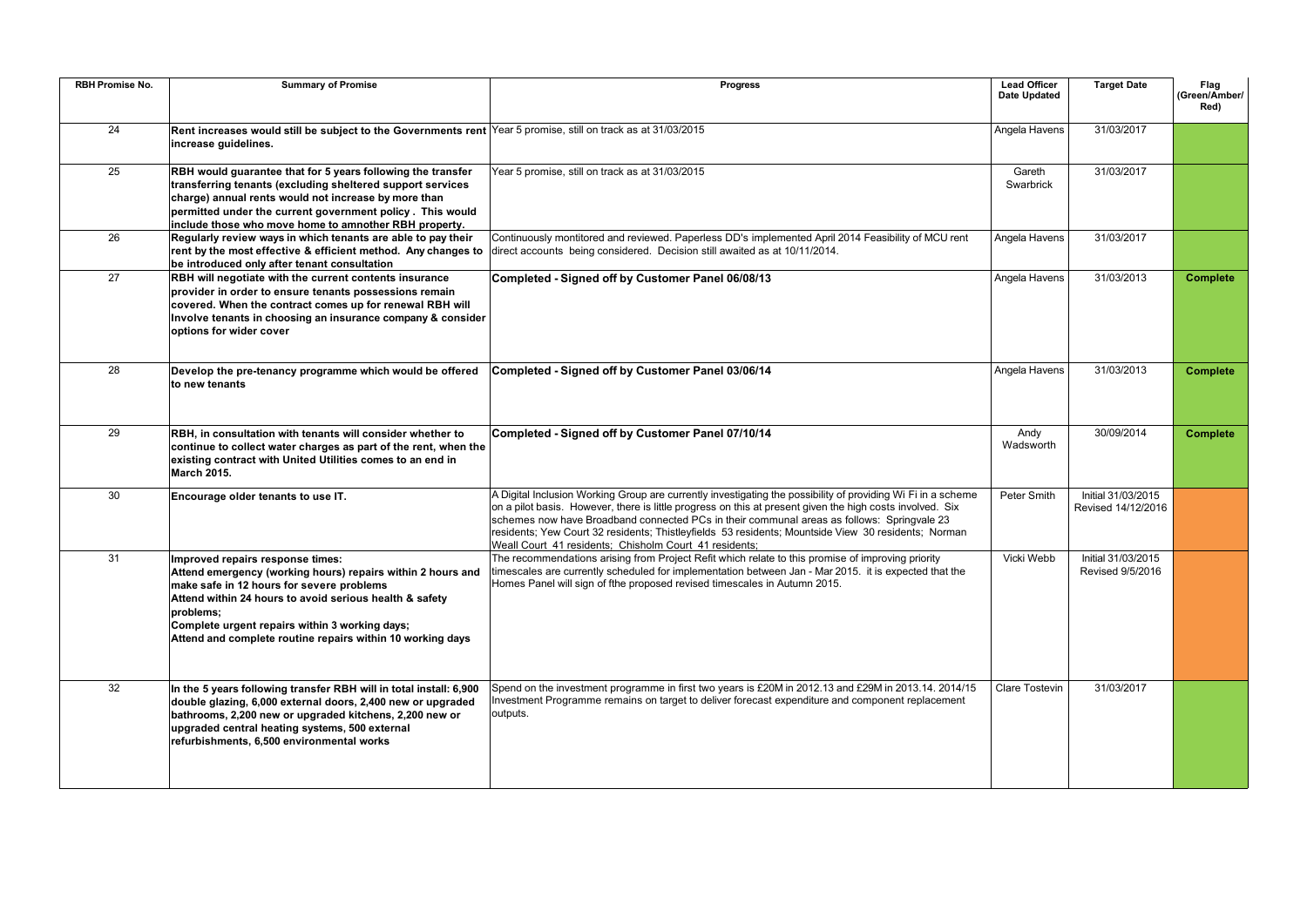| <b>RBH Promise No.</b> | <b>Summary of Promise</b>                                                                                                                                               | <b>Progress</b>                                                                                                                                                                                                                                                                                                                                                                                                                                          | Lead Officer<br><b>Date Updated</b> | <b>Target Date</b> | Flag<br>(Green/Amber/<br>Red) |
|------------------------|-------------------------------------------------------------------------------------------------------------------------------------------------------------------------|----------------------------------------------------------------------------------------------------------------------------------------------------------------------------------------------------------------------------------------------------------------------------------------------------------------------------------------------------------------------------------------------------------------------------------------------------------|-------------------------------------|--------------------|-------------------------------|
| 33                     | RBH would require its contractors to minimise disturbance<br>and disruption from construction work.                                                                     | Completed -Signed off by Homes Panel 12/05/14.                                                                                                                                                                                                                                                                                                                                                                                                           | Clare Tostevin                      | 31/03/2014         | <b>Complete</b>               |
| 34                     | RBH would clearly publicise the types of<br>repairs that come under each priority.                                                                                      | Completed - Signed off by Homes Panel 12/05/14.                                                                                                                                                                                                                                                                                                                                                                                                          | <b>Clare Tostevin</b>               | 31/03/2013         | <b>Complete</b>               |
| 35                     | Develop a panel of tenants to advise on the specification of<br>materials to be used in contracts,                                                                      | Completed - Signed off by Homes Panel 06/01/14.                                                                                                                                                                                                                                                                                                                                                                                                          | <b>Clare Tostevin</b>               | 31/03/2013         | <b>Complete</b>               |
| 36                     | Involve tenants as fully as possible in<br>planning and implementation of work to<br>their homes.                                                                       | Completed - Signed off by Homes Panel 12/05/14.                                                                                                                                                                                                                                                                                                                                                                                                          | Clare Tostevin                      | 31/03/2017         | <b>Complete</b>               |
| 37                     | Put in place a programme of regular painting to external<br>elements of homes.                                                                                          | Annual Painting Programme included in the planning and delivery of the Investment Programme. 2012/13 -<br>$4,100$ properties completed with a spend of £900,000. 2013/14 - 5,200 properties completed with a spend<br>of £925,000. 4,288 homes painted in 2014/15 programme.                                                                                                                                                                             | Clare Tostevin                      | 31/03/2017         |                               |
| 38                     | Environmental work not carried out by the 'in-house' team will Completed - Signed off by Homes Panel 12/05/14.<br>be carried out byapproved competent contractors       |                                                                                                                                                                                                                                                                                                                                                                                                                                                          | <b>Clare Tostevin</b>               | 31/03/2013         | <b>Complete</b>               |
| 39                     | Offer a repairs freephone number post transfer                                                                                                                          | Completed - Signed off by Homes Panel 06/01/14.                                                                                                                                                                                                                                                                                                                                                                                                          | <b>Clare Tostevin</b>               | 31/03/2013         | <b>Complete</b>               |
| 40                     | Ensuring that the repairs service received by tenants is<br>prompt, efficient, courteous, provides value for money and<br>complements the planned maintenance programme | Completed - Signed off by Homes Panel 12/05/14.                                                                                                                                                                                                                                                                                                                                                                                                          | Clare Tostevin                      | 31/03/2013         | <b>Complete</b>               |
| 41                     | RBH would make energy efficiency in homes a key priority.                                                                                                               | Energy efficiency measures are an integral part of the annual Investment Programme deliver. Ongoing<br>programme of energy saving awareness and sustainability breing delivered via RBH Energy Sustainability<br>role. 2014/15 Inverstment Programme incorporating pilot dehumidifier projects.                                                                                                                                                          | Clare Tostevin                      | 31/03/2017         |                               |
| 42                     | Within first year after transfer carry out a new environmental<br>audit of every estate.                                                                                | Desktop review of boroughwide environmental audit completed together with survey of all play areas<br>acquired as part of Transfer. Surveys for 2014/15 and 2015/16 Environmental Steering Group programme<br>in progress. The Environmental Steering Group and the Neighbourhood Action Plan group are working<br>together to agree priorities. Further survey and review of RBH Play Areas being developed as part of<br>2014/15 Investment Programme. | Clare Tostevin                      | 31/03/2015         |                               |
| 43                     | RBH would help elderley and disabled tenants, particularly in<br>relation to works in sheltered housing schemes.                                                        | Tenant Support Policy included in revised Investment Programme Handbook developed in conjunction with<br>Tenant Panel. Revised Handbook implemented in 2014/15 Investment Programme.                                                                                                                                                                                                                                                                     | Clare Tostevin                      | 31/03/2017         |                               |